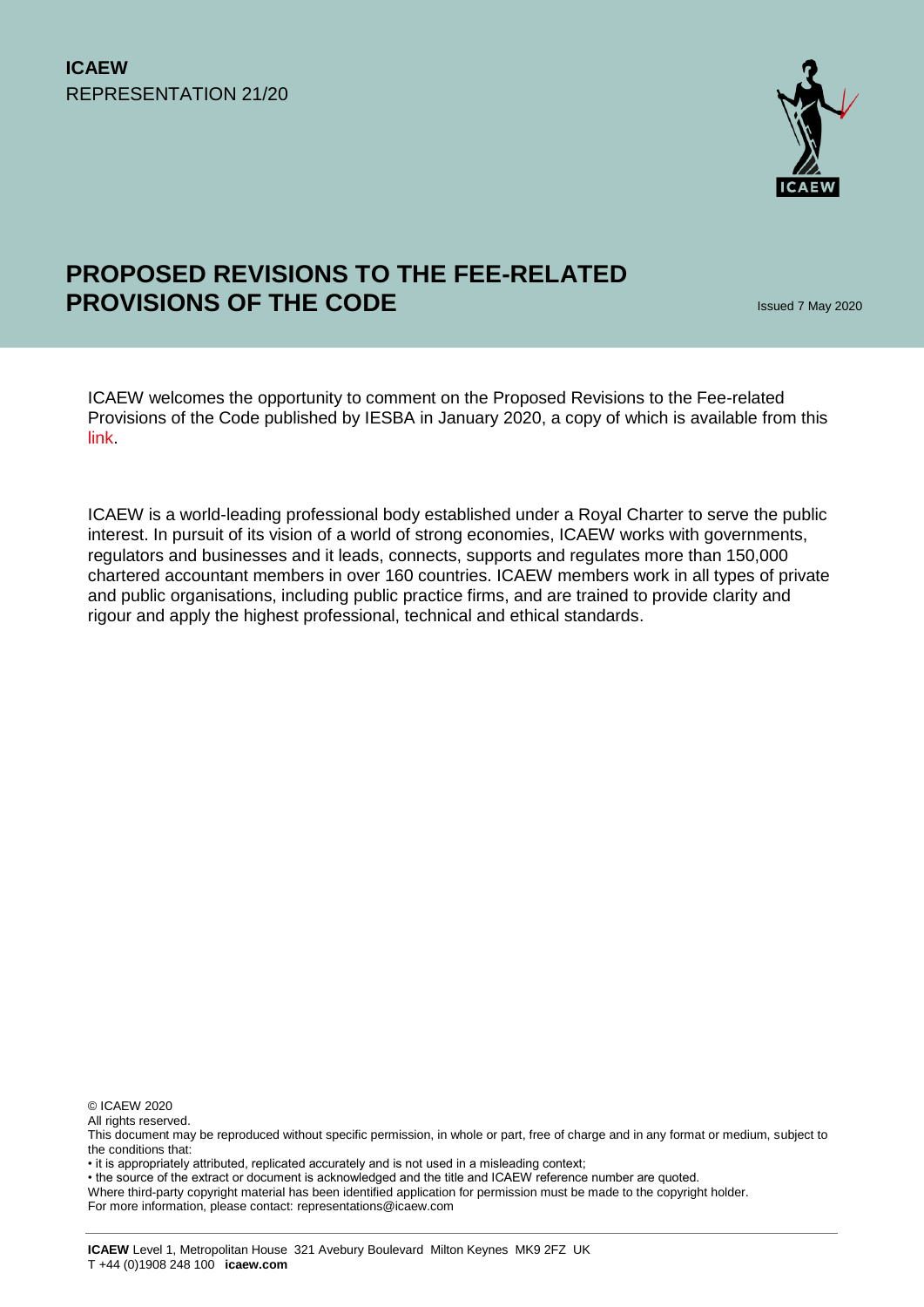# **KEY POINTS**

- 1. We agree with the overall approach and, on the whole, the revisions proposed. We have commented on a number of aspects in our responses below to the specific questions asked,
- 2. The key areas where we have made alternative suggestions are in respect of:
	- a. The proposal to set a fee limit of 30% in respect of the audit of non-PIE entities. We understand the practical difficulties inherent in setting a particular limit in an international code of ethics, but we believe the prospect of losing 30% of a firm's income in one go would at the very least be perceived to result in significant threats to independence. If a lower limit cannot be set, it may be better not to specify one at all.
	- b. The proposal to require measures to be taken after the proposed limit for the audit of PIEs is exceeded for two years. We believe it would be reasonable to alert those charged with governance of a potential issue after two years but we would prefer three years to be applied before the full set of actions required are needed. There can be many good reasons why a limit could be temporarily exceeded for two years without a suggestion of a permanent issue.
	- c. The proposal to require external disclosure of a potential dependency problem after two years. As noted above, we believe three years would be more appropriate.

# **Evaluating Threats Created by Fees Paid by the Audit Client**

#### *Question 1. Do you agree that a self-interest threat to independence is created and an intimidation threat to independence might be created when fees are negotiated with and paid by an audit client (or an assurance client)?*

3. Yes: any arrangement in which a member receives remuneration from a source, where future repeat fees might depend on whether the source wishes to reappoint the member, will create a threat. It might not be a significant threat and even if it is, existing processes, requirements and safeguards will usually address it, but that is made clear in the proposed wording.

#### *Question 2. Do you support the requirement in paragraph R410.4 for a firm to determine whether the threats to independence created by the fees proposed to an audit client are at an acceptable level:*

#### *(a) Before the firm accepts an audit or any other engagement for the client; and*

# *(b) Before a network firm accepts to provide a service to the client?*

4. Yes: this follows from the threats and safeguards approach inherent in the IESBA Code of Ethics (the Code) and in particular the general approach to establishing auditor independence provisions.

#### *Question 3. Do you have views or suggestions as to what the IESBA should consider as further factors (or conditions, policies and procedures) relevant to evaluating the level of threats created when fees for an audit or any other engagement are paid by the audit client? In particular, do you support recognizing as an example of relevant conditions, policies and procedures the existence of an independent committee which advises the firm on governance matters that might impact the firm's independence?*

5. We are not sure that the Code needs every single factor that might be relevant in a particular situation to be set out as if forming a checklist. That might be appropriate for a helpsheet but in the Code, examples of types of factor are sufficient. Relevant factors will relate either to the level of fee dependency (relative size and profitability for the audit firm; method of remunerating the audit partner, etc) and the level of involvement by others independent of executive management in the fee setting process (structure of the audited entity's governance, who agrees the audit fees, etc).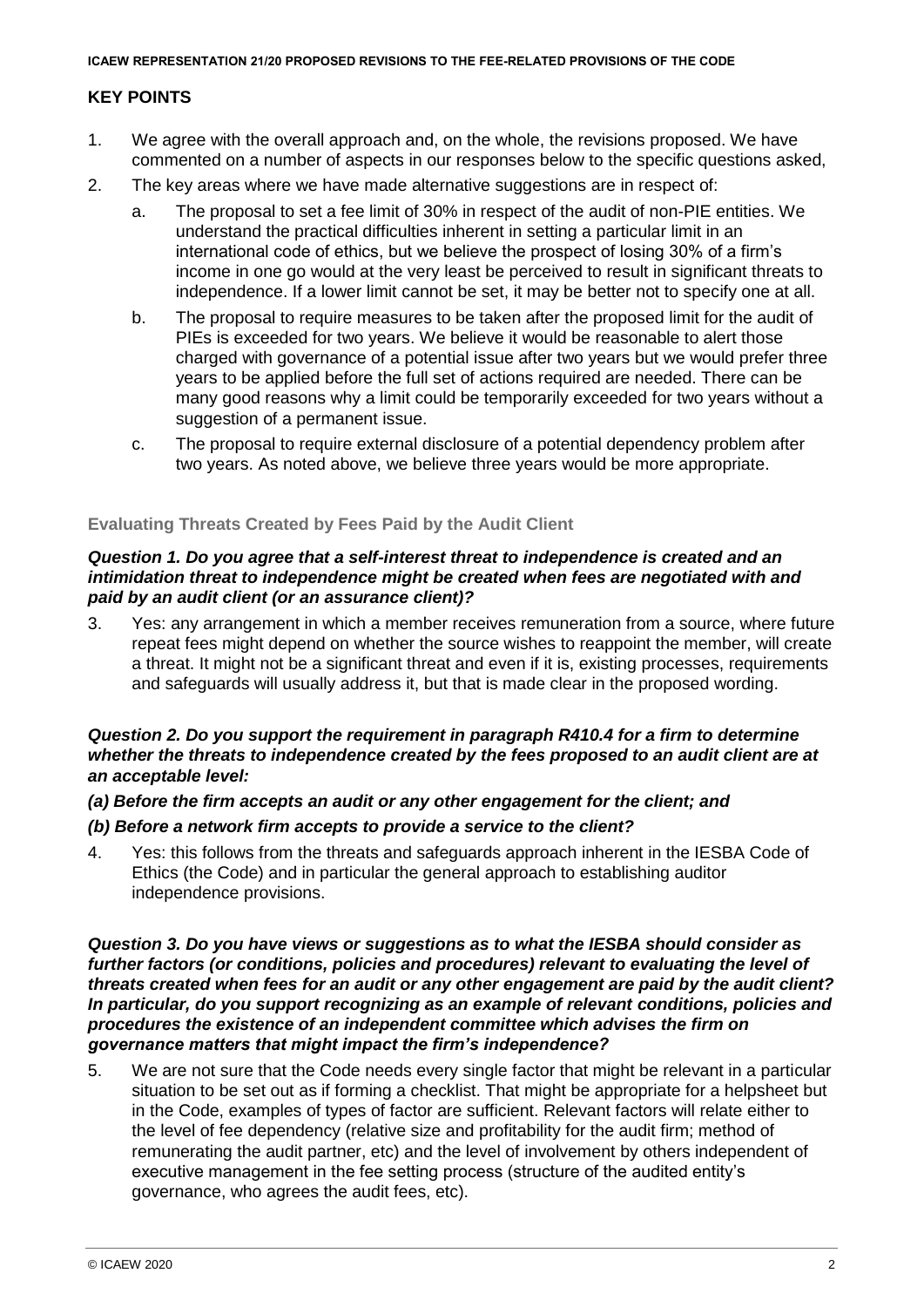6. The existence of an independent committee which advises the firm on governance matters that might impact the firm's independence is but one means of arriving at a situation where the level of the audit fee is not dependent on keeping the executive management of the audited entity happy.

#### **Impact of Services Other than Audit Provided to an Audit Client**

# *Question 4. Do you support the requirement in paragraph R410.6 that a firm not allow the*  level of the audit fee to be influenced by the provision by the firm or a network firm of *services other than audit to the audit client?*

7. Yes. As the Exposure Document notes, fees can be influenced by many factors so in practice it would be difficult to determine whether this requirement had or had not been complied with. However, the point made by the requirement is important and from a perception perspective, it is important to be able to illustrate that there is no clear link. This is why the requirement is already in place in the UK and the European Union.

#### **Proportion of Fees for Services Other than Audit to Audit Fee**

# *Question 5. Do you support that the guidance on determination of the proportion of fees for services other than audit in paragraph 410.10 A1 include consideration of fees for services other than audit:*

# *(a) Charged by both the firm and network firms to the audit client; and*

# *(b) Delivered to related entities of the audit client?*

8. Yes: this follows logically from the approach to independence followed in Part 4A of the Code. However it needs to be recognised that anything that involves firms having to assess what their networks are doing, and the related entities of the entities they audit, is going to require a significant logistical effort. A common-sense approach to application is therefore needed.

# **Fee Dependency for non-PIE Audit Clients**

# *Question 6. Do you support the proposal in paragraph R410.14 to include a threshold for firms to address threats created by fee dependency on a non-PIE audit client? Do you support the proposed threshold in paragraph R410.14?*

- 9. An international code needs to be set so as to be workable in a wide variety of jurisdictions, cultures and economies. Setting any absolute amount above or below which different actions need to be taken regardless of the circumstances, always runs the risk of failing to meet that criterion, and we understand why setting a very low threshold initially might be a problem. Nevertheless, 30% looks very high: we think the reasonable and informed third party would be likely to conclude that the prospect of losing nearly 30% of one's income in one go would constitute a significant threat to objectivity.
- 10. It may be better, in an international Code, not to have an absolute indicator if it cannot, due to practical considerations, be set at a lower level. This could be accompanied by off-Code 'persuasive' guidance indicating the thresholds already applied in various jurisdictions around the world. At the very least, at a 30% level, stronger safeguards are likely to be needed (see response to question 7 below).

# *Question 7. Do you support the proposed actions in paragraph R410.14 to reduce the threats created by fee dependency to an acceptable level once total fees exceed the threshold?*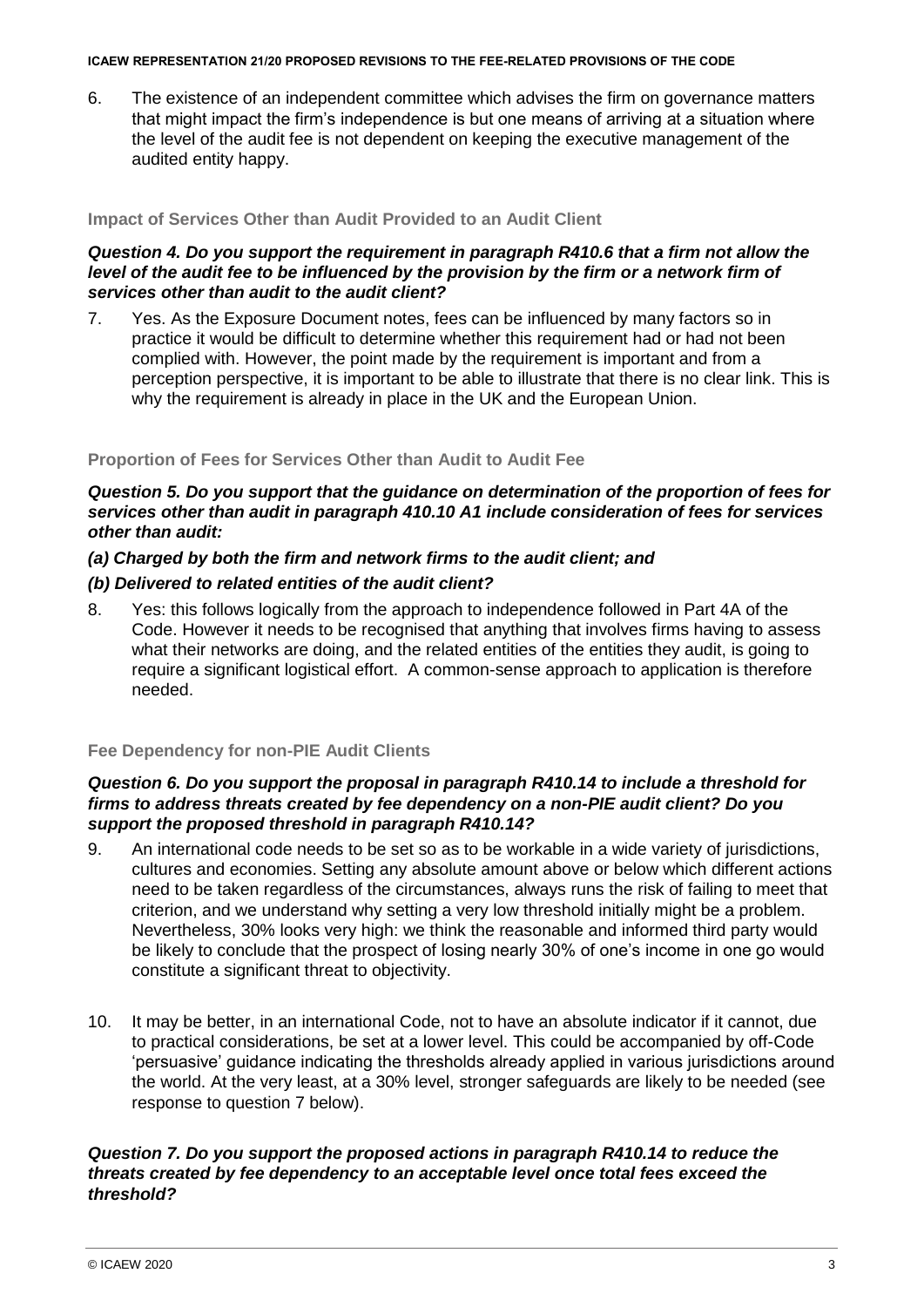- 11. As noted in our response to question 6 above, if a specific threshold of 30% is retained we believe stronger measures would be needed. We believe that with a fee dependency at this sort of level, the actions specified in R410.14 would be needed earlier than five years – perhaps three?
- 12. An additional or alternative strengthening measure might include a requirement to give specific assessment to potential threats at a lower threshold (say 15%).
- 13. Extending the transparency measure for PIEs discussed in questions 11 and 12, to non-PIEs (adjusting for timings and thresholds) could be considered where not all shareholders are involved in governance. We accept though, that there are arguments that this could actually be counterproductive and result in increased pressure on the audit firm.

#### **Fee Dependency for PIE Audit Clients**

#### *Question 8. Do you support the proposed action in paragraph R410.17 to reduce the threats created by fee dependency to an acceptable level in the case of a PIE audit client?*

- 14. Yes, though we think a regular period might better be considered to be three years rather than two: there can be many legitimate reasons why significant ad-hoc fees might arise in two successive years without being indicative of a regular occurrence.
- 15. That noted, it might be appropriate for the requirement to alert those charged with governance (TCWG), in R410.24, to be retained at two years. This would alert TCWG about a potential issue with audit reappointments in advance and allow them to request a review if the auditor has determined that it is not necessary, but they disagree.
- 16. We note that the engagement quality review safeguard referred to excludes the possibility of a review from someone inside the firm. We believe that it might assist some smaller firms without compromising independence if a review were consider acceptable by someone from within the firm if the degree of fee dependence was not excessive and that individual's remuneration were not dependent significantly on the same profit source as is contributed to by the fees from the audited entity.

# *Question 9. Do you agree with the proposal in paragraph R410.19 to require a firm to cease to be the auditor if fee dependency continues after consecutive 5 years in the case of a PIE audit client? Do you have any specific concerns about its operability?*

# *Question 10. Do you support the exception provided in paragraph R410.20?*

- 17. Yes, we support both the requirement and the exception. In the audit of a public interest entity, perception is of critical importance and, in the absence of extenuating circumstances, we do not believe that an extended period of perceived dependence is tenable.
- 18. The exception in R410.20 seems to cover necessary circumstances, though in stating that we are assuming that reasonable transitional provisions would be applied by the Board on initial application of these new requirements.

#### **Transparency of Fee-related Information for PIE Audit Clients**

#### *Question 11. Do you support the proposed requirement in paragraph R410.25 regarding public disclosure of fee-related information for a PIE audit client? In particular, having*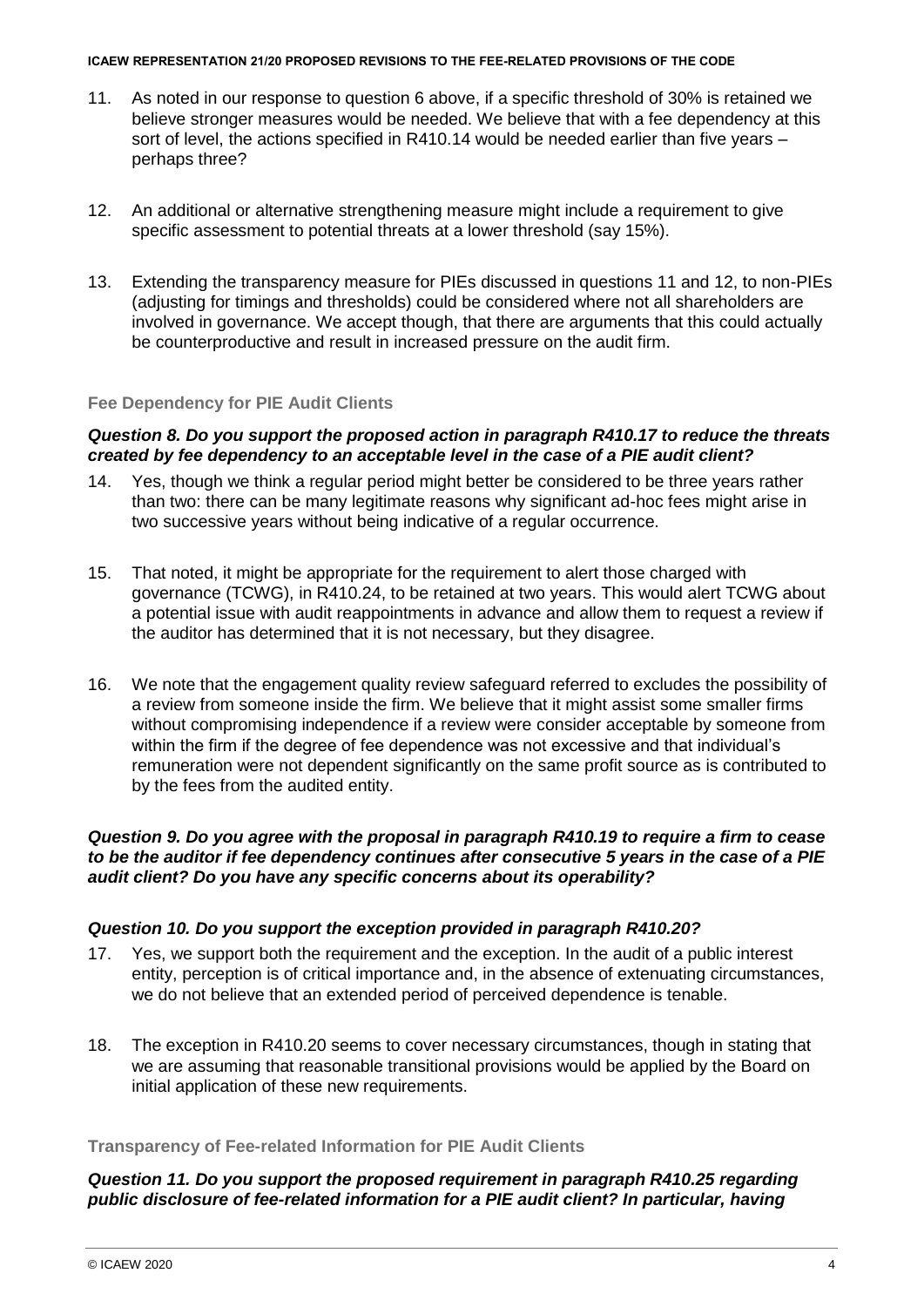# *regard to the objective of the requirement and taking into account the related application material, do you have views about the operability of the proposal?*

- 19. The requirements to disclose fees for the audit and for other services has been standard practice in the European Union and in the United Kingdom for many years and we believe is wholly appropriate information to disclose to shareholders and other stakeholders with a legitimate interest in the audit financial statements.
- 20. The requirement in R410.25c to disclose a potential fee dependency situation is perhaps more debatable. As discussed under question 7 above, there are arguments that this and the requirement in R410.24, could actually be counterproductive and result in increased pressure on the audit firm. We understand that the rationale is that in the case of public interest entities, the corporate governance arrangements applicable would be expected to counteract this concern. On balance, therefore, we support this proposal as giving useful information to shareholders and other stakeholders with a legitimate interest in the audit financial statements, to enable them to draw their own conclusions on independence. However, if the information is being disclosed to TCWG after two years (see question 8 above), it would be reasonable for TCWG to consider what actions to take in advance of wider disclosure and therefore it might be appropriate to extend this further disclosure requirement to three years.
- 21. Unlike in R410.23 and R410.24, R410.25 does not clarify that it applies only to public interest entity audits. While this can be worked out from headings, it would be helpful, and enhance consistency, to include this reference.

# *Question 12. Do you have views or suggestions as to what the IESBA should consider as: (a) Possible other ways to achieve transparency of fee-related information for PIEs audit clients; and (b) Information to be disclosed to TCWG and to the public to assist them in their judgments and assessments about the firm's independence?*

22. Our comments on these matters are included in the responses to the questions above.

# **Anti-Trust and Anti-Competition Issues**

*Question 13. Do you have views regarding whether the proposals could be adopted by national standard setters or IFAC member bodies (whether or not they have a regulatory remit) within the framework of national anti-trust or anti-competition laws? The IESBA would welcome comments in particular from national standard setters, professional accountancy organizations, regulators and competition authorities.* 

23. Most of our members who carry out audits do so within the United Kingdom, where there are extensive requirements on fee dependency and transparency already. These have not caused problems with competition authorities. In past dealings with competition authorities on fee-related matters, the principal concern has been to ensure that our requirements do not prescribe specific fee rates, a matter not addressed by the Code or these proposals.

# **Proposed Consequential and Conforming Amendments**

*Question 14. Do you support the proposed consequential and conforming amendments to Section 905 and other sections of the Code as set out in this Exposure Draft? In relation to overdue fees from an assurance client, would you generally expect a firm to obtain payment of all overdue fees before issuing its report for an assurance engagement?* 

24. Yes we support the consequential amendments. However as regards the requirement in respect of overdue fees, it needs to be borne in mind that Part 4B of the Code covers a wide range of assurance engagements and requirements need to be flexible in order to be proportionate. It would be better for discussion on overdue fees to focus on significant amounts.